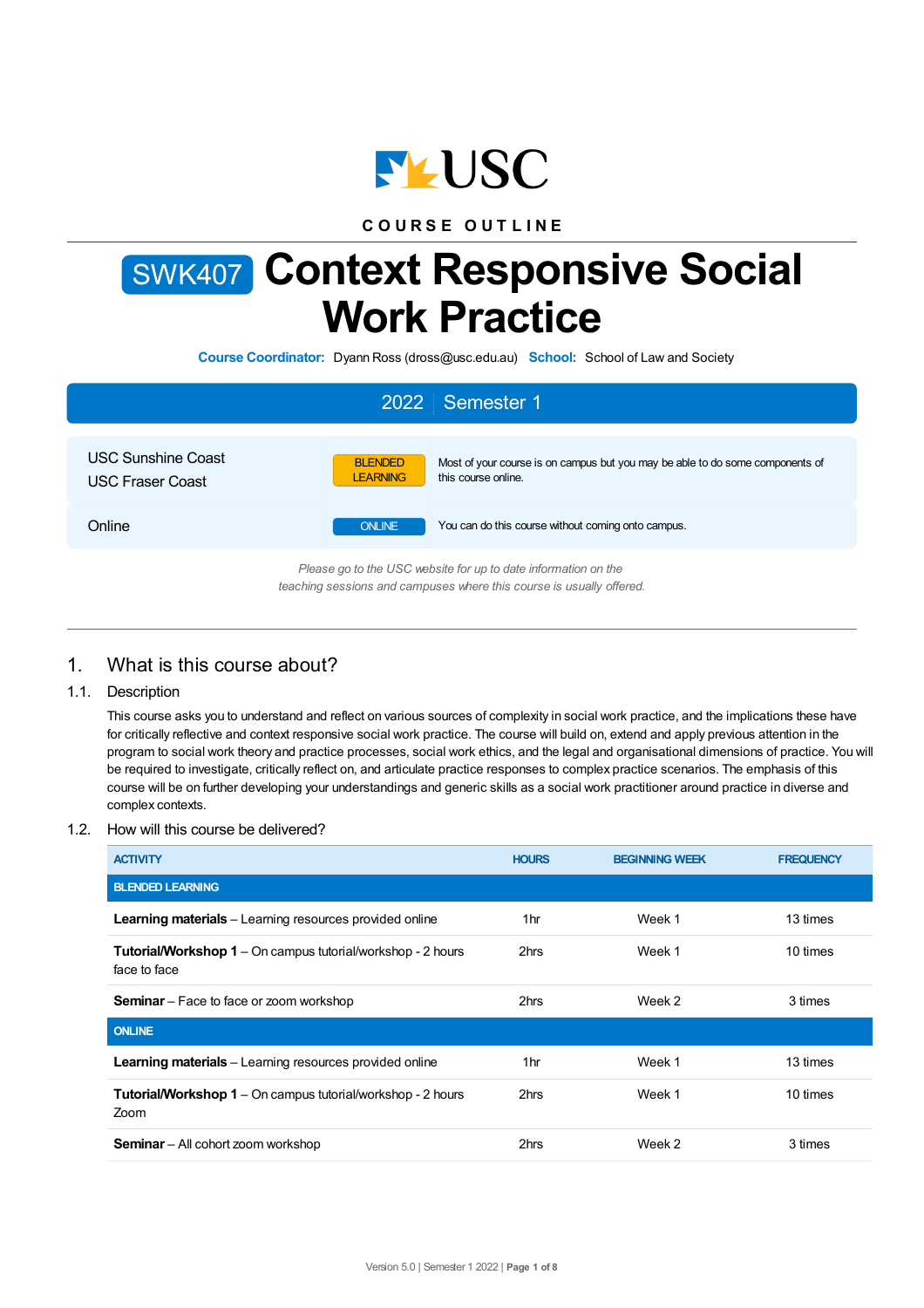#### 1.3. Course Topics

Contexts of practice

Exploring and responding to complexity

Context responsive practice processes

Concepts and theories for context responsive practice

Communities of practice

Ethical considerations

# 2. What level is this course?

#### 400 Level (Graduate)

Demonstrating coherence and breadth or depth of knowledge and skills. Independent application of knowledge and skills in unfamiliar contexts. Meeting professional requirements and AQF descriptors for the degree. May require pre-requisites where discipline specific introductory or developing knowledge or skills is necessary. Normally undertaken in the third or fourth full-time study year of an undergraduate program.

# 3. What is the unit value of this course?

12 units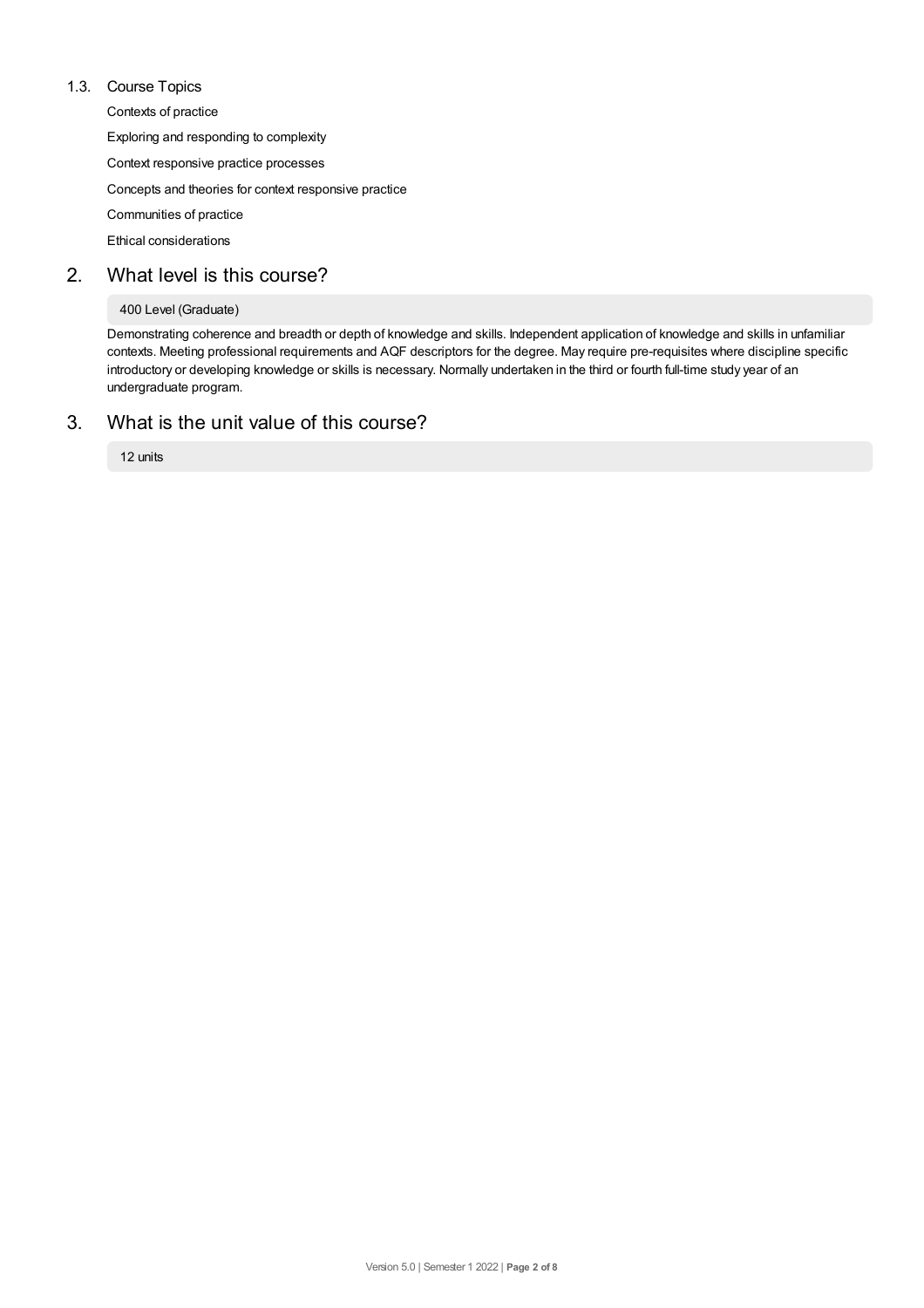# 4. How does this course contribute to my learning?

| <b>COURSE LEARNING OUTCOMES</b> |                                                                                                                                                                                                                                   | <b>GRADUATE QUALITIES MAPPING</b>                                      | PROFESSIONAL STANDARD MAPPING                                                                                                                                                                                                                                                                                                |  |
|---------------------------------|-----------------------------------------------------------------------------------------------------------------------------------------------------------------------------------------------------------------------------------|------------------------------------------------------------------------|------------------------------------------------------------------------------------------------------------------------------------------------------------------------------------------------------------------------------------------------------------------------------------------------------------------------------|--|
|                                 | On successful completion of this course, you<br>should be able to                                                                                                                                                                 | Completing these tasks successfully will<br>contribute to you becoming | <b>Australian Association of Social Workers</b>                                                                                                                                                                                                                                                                              |  |
| $\blacklozenge$                 | Develop a comprehensive<br>understanding of theoretical<br>developments regarding social work<br>practice in complex contexts                                                                                                     | Knowledgeable<br>Creative and critical thinker                         | 4.2 - Understand and articulate social<br>work and other relevant theories and<br>concepts<br>4.4 - Understand and articulate how and<br>when theories, knowledge bases and<br>knowledge sources inform practice                                                                                                             |  |
| $\bf{2}$                        | Identify and critically analyse complex<br>and context specific aspects of practice<br>scenarios from various perspectives<br>(legal ethical, organisational), drawing on<br>relevant theories, models, concepts and<br>evidence. | Ethical                                                                | 4.4 - Understand and articulate how and<br>when theories, knowledge bases and<br>knowledge sources inform practice<br>5 - Applying knowledge to practice<br>5.3 - Use a range of social work methods<br>and techniques appropriate to the area of<br>practice<br>5.4 - Apply critical and reflective thinking<br>to practice |  |
| $\lfloor 3 \rfloor$             | Develop context responsive responses<br>to complex client situations which reflect<br>core social work values and processes                                                                                                       | Creative and critical thinker<br>Ethical                               | 1 - Values and ethics<br>1.1 - Practise in accordance with the<br>AASW Code of Ethics<br>4.4 - Understand and articulate how and<br>when theories, knowledge bases and<br>knowledge sources inform practice                                                                                                                  |  |
| $\vert 4 \rangle$               | Develop a critical, reflective and<br>collaborative process for on-going<br>context responsive practice                                                                                                                           | Sustainability-focussed                                                | 5.2 - Work collaboratively<br>5.4 - Apply critical and reflective thinking<br>to practice<br>6.3 - Work with others in a team<br>environment<br>8.3 - Where appropriate, to contribute to<br>the professional development of others                                                                                          |  |
| 6                               | Identify and critically engage with<br>complexity located in your own practice<br>experience                                                                                                                                      | Knowledgeable<br>Engaged                                               | 5.3 - Use a range of social work methods<br>and techniques appropriate to the area of<br>practice<br>5.4 - Apply critical and reflective thinking<br>to practice                                                                                                                                                             |  |

# 5. Am Ieligible to enrol in this course?

Refer to the USC [Glossary](https://www.usc.edu.au/about/policies-and-procedures/glossary-of-terms-for-policy-and-procedures) of terms for definitions of "pre-requisites, co-requisites and anti-requisites".

## 5.1. Pre-requisites

SWK201 or SWK301 or SWK300 and enrolled in Program AR303, AR362, AR363 or AR372

## 5.2. Co-requisites

Not applicable

## 5.3. Anti-requisites

Not applicable

## 5.4. Specific assumed prior knowledge and skills (where applicable) Completion of at least one placement or prior field experience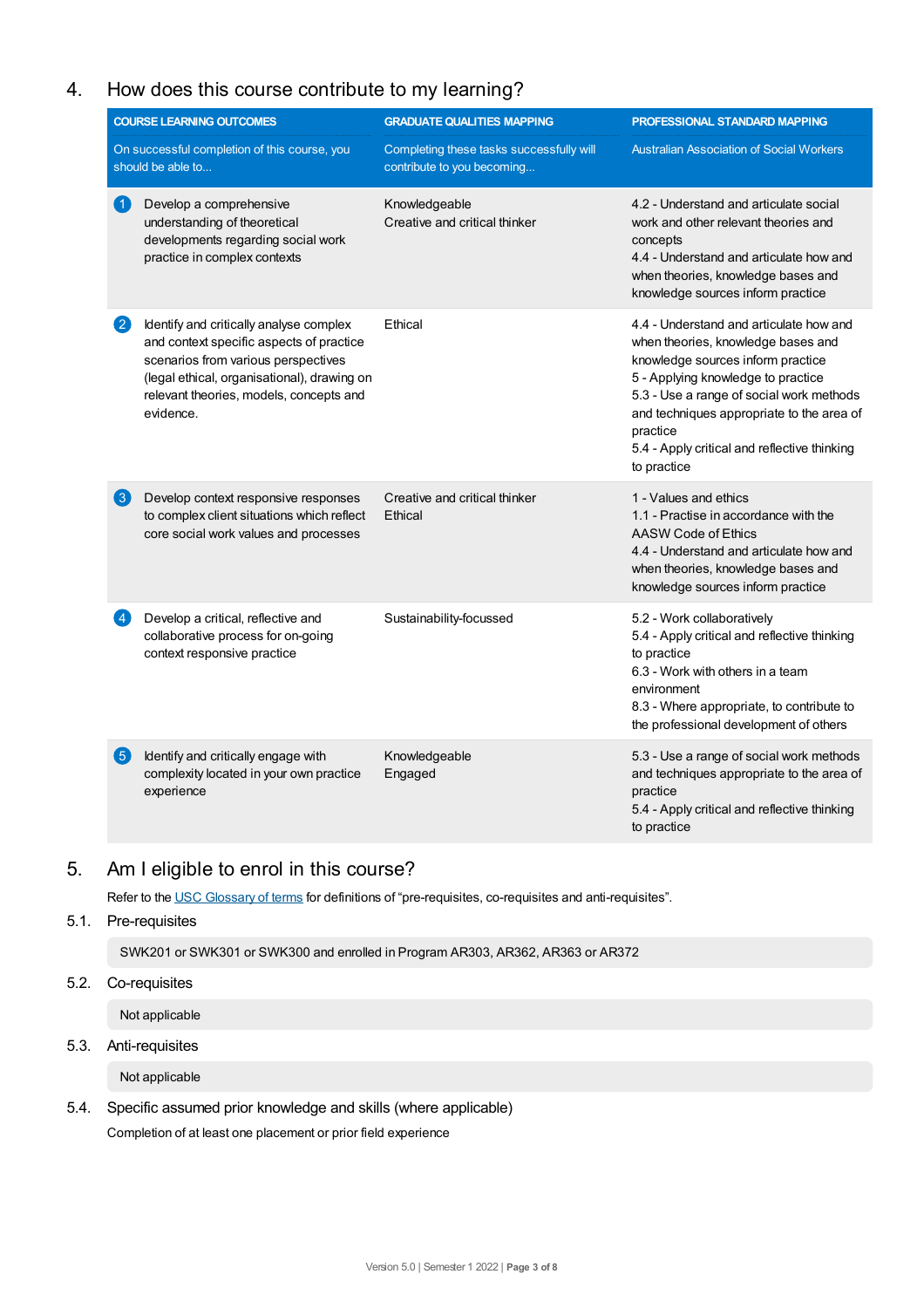# 6. How am Igoing to be assessed?

## 6.1. Grading Scale

## Standard Grading (GRD)

High Distinction (HD), Distinction (DN), Credit (CR), Pass (PS), Fail (FL).

## 6.2. Details of early feedback on progress

Students will have the opportunity to share, discuss and get feedback on what participation involves for their Task 1 assessment in tutorial before week 4 and prior to submission in week 6.

## 6.3. Assessment tasks

| <b>DELIVERY</b><br><b>MODE</b> | <b>TASK</b><br>NO. | <b>ASSESSMENT</b><br><b>PRODUCT</b> | <b>INDIVIDUAL</b><br><b>OR GROUP</b> | <b>WEIGHTING</b><br>$\%$ | <b>WHAT IS THE</b><br><b>DURATION /</b><br>LENGTH? | <b>WHEN SHOULD I</b><br>SUBMIT?                 | <b>WHERE SHOULD I</b><br><b>SUBMIT IT?</b>                      |
|--------------------------------|--------------------|-------------------------------------|--------------------------------------|--------------------------|----------------------------------------------------|-------------------------------------------------|-----------------------------------------------------------------|
| All                            | 1                  | Activity<br>Participation           | Individual                           | 10%                      | 11 tutorials                                       | Throughout teaching<br>period (refer to Format) | In Class                                                        |
| All                            | $\overline{2}$     | Case Study                          | Individual                           | 40%                      | 2200<br>individual<br>paper                        | Refer to Format                                 | <b>Online Assignment</b><br>Submission with<br>plagiarism check |
| All                            | 3                  | Case Study                          | Individual                           | 50%                      | 10 minute<br>presentation<br>using<br>Powerpoint   | Refer to Format                                 | In Class                                                        |

#### **All - Assessment Task 1:** Tutorial Attendance and Participation

| <b>GOAL:</b>     | AASW external accreditation requires mandatory attendance for skills based tutorials. Students must attend weekly<br>tutorials and actively participate in all tutorial activities.                                         |                                     |  |  |
|------------------|-----------------------------------------------------------------------------------------------------------------------------------------------------------------------------------------------------------------------------|-------------------------------------|--|--|
| <b>PRODUCT:</b>  | <b>Activity Participation</b>                                                                                                                                                                                               |                                     |  |  |
| <b>FORMAT:</b>   | Tutorial attendance will be recorded to meet external AASW accreditation requirements. Student participation and<br>engagement in tutorial activities assessed based upon attendance and participation across 11 tutorials. |                                     |  |  |
| <b>CRITERIA:</b> | No.                                                                                                                                                                                                                         | <b>Learning Outcome</b><br>assessed |  |  |
|                  | Attendance and engagement in activities                                                                                                                                                                                     | 02345                               |  |  |
|                  |                                                                                                                                                                                                                             |                                     |  |  |

#### **All - Assessment Task 2:** Complex Case Study Analysis

| <b>GOAL:</b>    | To critically apply relevant practice concepts and processes to a complex case study.                                                                                                                                                                                                                                                                                                                                                                                                                                                |
|-----------------|--------------------------------------------------------------------------------------------------------------------------------------------------------------------------------------------------------------------------------------------------------------------------------------------------------------------------------------------------------------------------------------------------------------------------------------------------------------------------------------------------------------------------------------|
| <b>PRODUCT:</b> | Case Study                                                                                                                                                                                                                                                                                                                                                                                                                                                                                                                           |
| <b>FORMAT:</b>  | Submit: week 9-10 as negotiated.                                                                                                                                                                                                                                                                                                                                                                                                                                                                                                     |
|                 | This is an individual assessment, undertaken through a process which requires collaborative<br>engagement in a group of 3-5 students, who operate as a 'community of practice' This task<br>requires you to consider a given problem based learning (PBL) scenario, select a practitioner<br>location within the scenario from a number of possibilities, identify various aspects of the practice context which are<br>relevant, and articulate the enquiries and practice processes a social worker could use to respond to these. |
|                 | The product of this assessment is your own reflective and evidence based written and visual<br>analysis of key considerations for context responsive social work practice in complex contexts.                                                                                                                                                                                                                                                                                                                                       |
|                 | You will be expected to develop your own analysis but enhance this through dialogue with others in a student group who<br>occupy various practice roles.                                                                                                                                                                                                                                                                                                                                                                             |
|                 | Formative assessment - The workshops between Weeks 7 to 10 will provide an opportunity for you to present your initial<br>ideas and obtain feedback from your tutor and peers for this assessment task                                                                                                                                                                                                                                                                                                                               |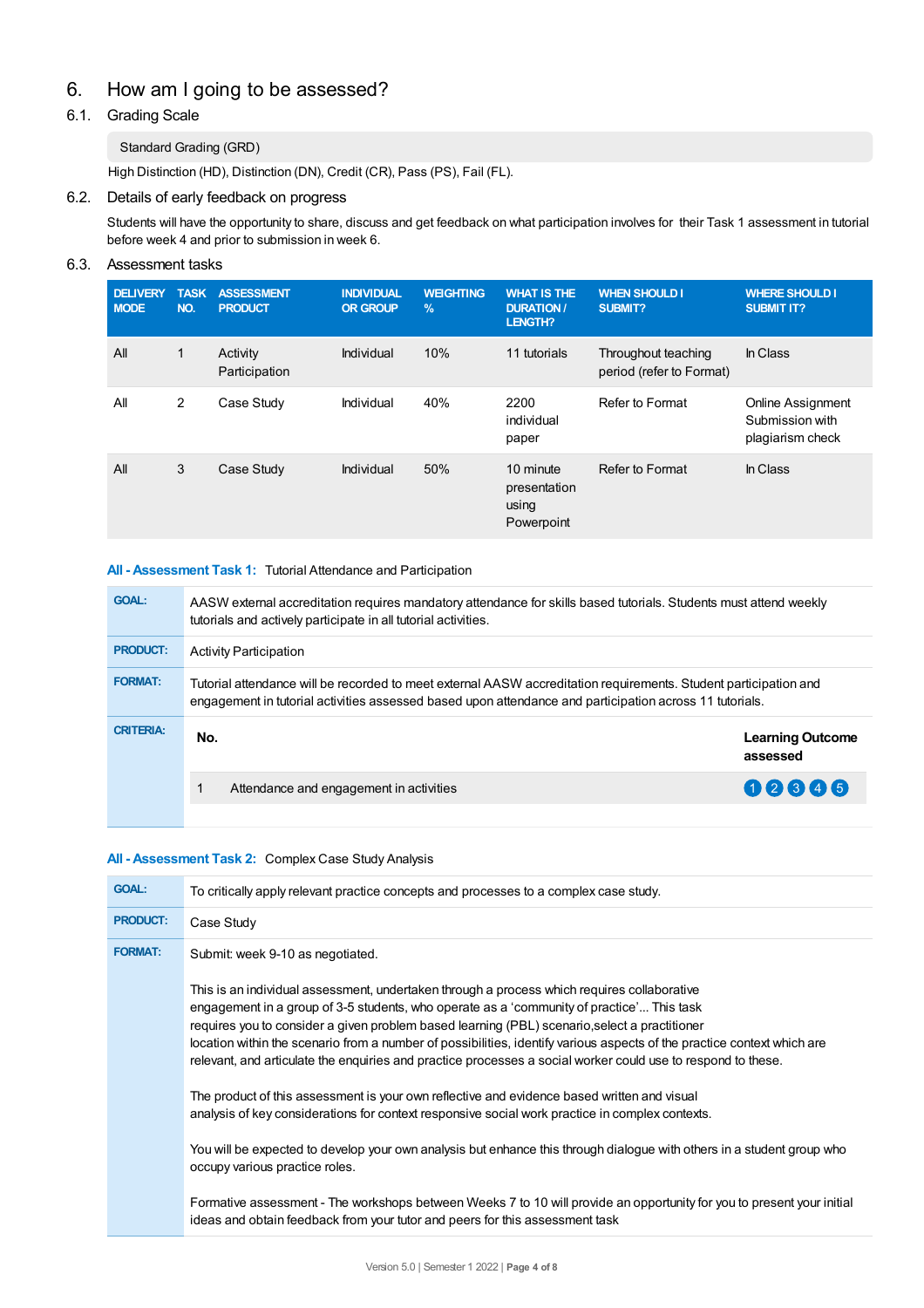| <b>CRITERIA:</b> | No.            |                                                                                                                                                                                                                                               | <b>Learning Outcome</b><br>assessed |
|------------------|----------------|-----------------------------------------------------------------------------------------------------------------------------------------------------------------------------------------------------------------------------------------------|-------------------------------------|
|                  | 1              | Identify and visually display key aspects of the practice context for the practitioner to<br>consider including why these are significant                                                                                                     | 6<br>7                              |
|                  | 2              | Identify important practice relevant questions the practitioner could ask and demonstrate<br>the capacity to enquire into these drawing on relevant knowledge and sources                                                                     | 2                                   |
|                  | 3              | Identify and justify at least one significant feature of the context which creates<br>complexity the practitioner should be aware of and drawing on course and professionally<br>relevant literature indicate how they could respond to this  | 6                                   |
|                  | $\overline{4}$ | Identify processes for responding to the above contexts in ethically mindful ways<br>drawing on relevant contextual inquiry, relevant practice research studies, good quality<br>grey<br>literature, the Code of Ethics.                      | $\left\lceil 3 \right\rceil$        |
|                  | 5              | Effective professional communication of your analysis using written and visual modes                                                                                                                                                          | $\left( 4\right)$                   |
|                  | 6              | Demonstrate and provide evidence of your openness to, and capacity for, collaborative<br>reflection with student peers through a willingness to develop your analysis of practice<br>through dialogue with other students in course processes | $\left 4\right $                    |
|                  | $\overline{7}$ | Expose your practice ideas to scrutiny and feedback, and demonstrate your capacity to<br>deepen and extend your analysis of practice through such processes                                                                                   | $\left( 5\right)$                   |
|                  | 8              | Demonstrate an emerging professional level of written expression including grammar,<br>punctuation, spelling and referencing                                                                                                                  | $\overline{4}$                      |
|                  |                |                                                                                                                                                                                                                                               |                                     |

## **All - Assessment Task 3:** Presentation and analysis of own scenario from practice

| <b>GOAL:</b>    | To critically reflect on a scenario and articulate a context responsive approach to practice.                                                                                                                                                                                                                                                                                                                                                                                                                                                                     |
|-----------------|-------------------------------------------------------------------------------------------------------------------------------------------------------------------------------------------------------------------------------------------------------------------------------------------------------------------------------------------------------------------------------------------------------------------------------------------------------------------------------------------------------------------------------------------------------------------|
| <b>PRODUCT:</b> | Case Study                                                                                                                                                                                                                                                                                                                                                                                                                                                                                                                                                        |
| <b>FORMAT:</b>  | Submit: Weeks 11 - 13 as determined.                                                                                                                                                                                                                                                                                                                                                                                                                                                                                                                              |
|                 | This is an individual assessment.                                                                                                                                                                                                                                                                                                                                                                                                                                                                                                                                 |
|                 | You will write a hypothetical scenario drawing on and combining elements of your practice<br>experience to date and which illustrates a context for practice typified by complexity. The scenario should be a composite<br>of several experiences and must be written in such a way that it protects privacy. You are to present your scenario and<br>analysis of aspects of the scenario which you see as both complex and central for the practitioner. Presented as a<br>PowerPoint to the class during weeks 11 to 13 as negotiated with your tutor in class. |
|                 | Some questions that may help with your initial reflections include: Why did I develop this<br>particular scenario? What makes this scenario complex for you as a practitioner? What range of issues does this raise for<br>you as a practitioner? What processes may assist you unpack and respond to this scenario? What evidence,<br>concepts/theories assist you in considering complexity in this scenario? How has your thinking developed through the<br>course and been applied into how you have analysed this case?                                      |
|                 | The description of this practice situation should be as concrete and specific as possible, involve a range of contexts of<br>practice (e.g. institutional, client, organisational, practice approach<br>considerations). You must be mindful of ethical considerations and draft a scenario which is<br>reports an actual practice experience or breaches confidentiality, informed consent or privacy<br>requirements.                                                                                                                                           |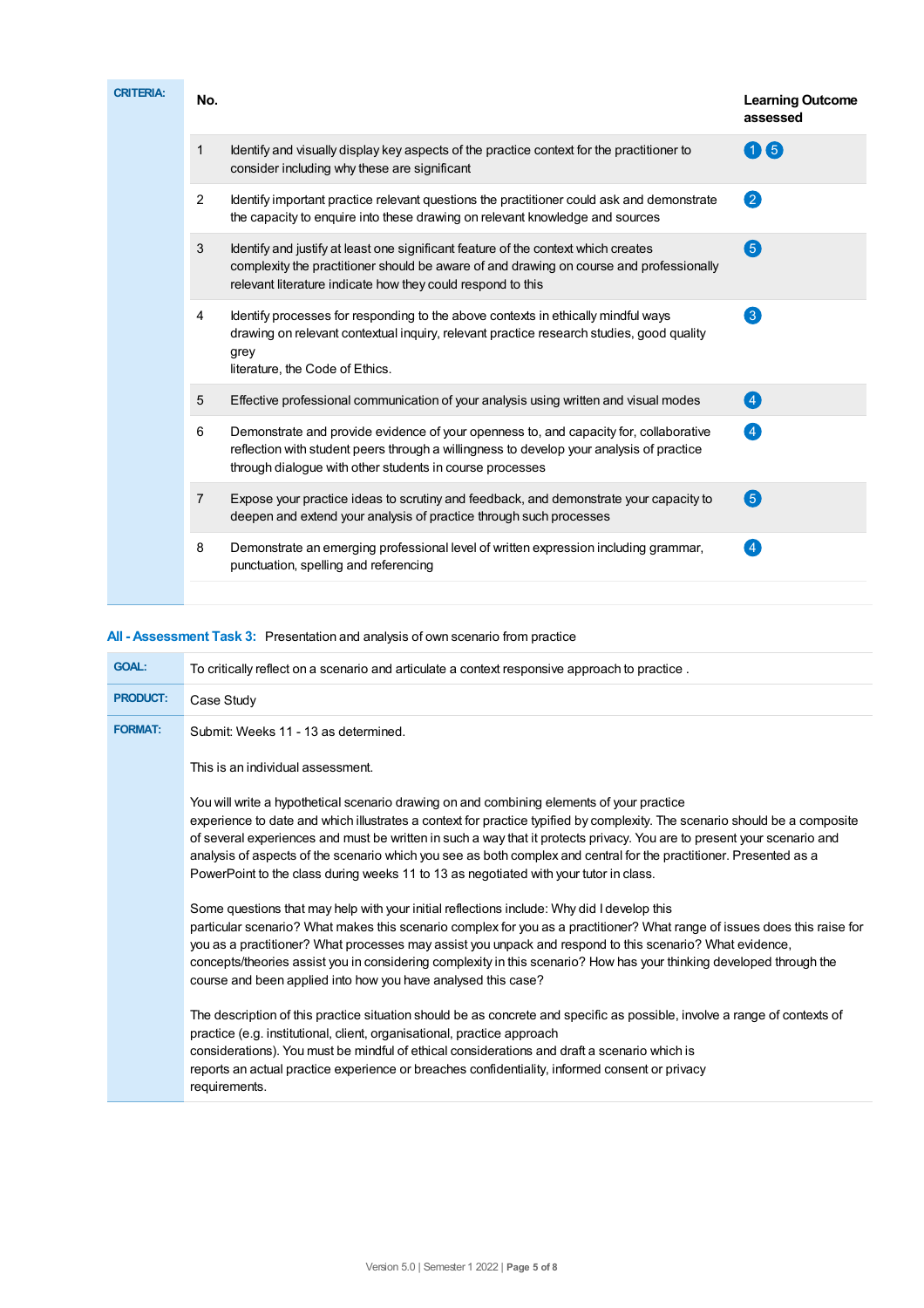| <b>CRITERIA:</b> | No. |                                                                                                                                                        | <b>Learning Outcome</b><br>assessed |
|------------------|-----|--------------------------------------------------------------------------------------------------------------------------------------------------------|-------------------------------------|
|                  |     | Development of a scenario which demonstrates your capacity to identify significant<br>contextual challenges and complexities faced by practitioners    |                                     |
|                  | 2   | Demonstrated capacity to identify and explore relevant contexts of a practice situation in<br>ways that inform context responsive and ethical practice | $\left( 2 \right)$                  |
|                  | 3   | Select, identify and apply relevant practice questions, concepts and processes to complex<br>practice situations in an integrated way                  | 【3】                                 |
|                  | 4   | Draw on and cite relevant and diverse sources of knowledge to explore and respond to<br>diverse aspects of a practice situation                        | $\blacktriangleleft$                |
|                  | 5   | Make a presentation which is clear, engaging, accurate and within time limits                                                                          | $(2)$ $(3)$                         |
|                  |     |                                                                                                                                                        |                                     |

# 7. Directed study hours

A 12-unit course will have total of 150 learning hours which will include directed study hours (including online if required), self-directed learning and completion of assessable tasks. Directed study hours may vary by location. Student workload is calculated at 12.5 learning hours per one unit.

# 8. What resources do I need to undertake this course?

Please note: Course information, including specific information of recommended readings, learning activities, resources, weekly readings, etc. are available on the course Canvas site– Please log in as soon as possible.

#### 8.1. Prescribed text(s) or course reader

Please note that you need to have regular access to the resource(s) listed below. Resources may be required or recommended.

| <b>REQUIRED?</b> | <b>AUTHOR</b>                                                           | YEAR. | <b>TITLE</b>                                                                           | <b>EDITION</b> | <b>PUBLISHER</b>                               |
|------------------|-------------------------------------------------------------------------|-------|----------------------------------------------------------------------------------------|----------------|------------------------------------------------|
| Required         | Dyann Ross, Martin<br>Brueckner, Wallea<br>Eaglehawk, Marilyn<br>Palmer | 2019  | Eco-Activism and Social Work                                                           | n/a            | Indigenous and<br>Environmental Social<br>Work |
| Recommended      | <b>Bindi Bennett</b>                                                    | 2021  | Aboriginal Fields of Practice                                                          | n/a            | <b>Red Globe Press</b>                         |
| Recommended      | Vivienne Bozalek, Bob<br>Pease                                          | 2021  | Post-anthropocentric Social Work: Critical<br>Posthuman & New Materialist Perspectives | n/a            | Routledge                                      |

#### 8.2. Specific requirements

Nil

# 9. How are risks managed in this course?

Health and safety risks for this course have been assessed as low. It is your responsibility to review course material, search online, discuss with lecturers and peers and understand the health and safety risks associated with your specific course of study and to familiarise yourself with the University's general health and safety principles by reviewing the online [induction](https://online.usc.edu.au/webapps/blackboard/content/listContentEditable.jsp?content_id=_632657_1&course_id=_14432_1) training for students, and following the instructions of the University staff.

# 10. What administrative information is relevant to this course?

## 10.1. Assessment: Academic Integrity

Academic integrity is the ethical standard of university participation. It ensures that students graduate as a result of proving they are competent in their discipline. This is integral in maintaining the value of academic qualifications. Each industry has expectations and standards of the skills and knowledge within that discipline and these are reflected in assessment.

Academic integrity means that you do not engage in any activity that is considered to be academic fraud; including plagiarism, collusion or outsourcing any part of any assessment item to any other person. You are expected to be honest and ethical by completing all work yourself and indicating in your work which ideas and information were developed by you and which were taken from others. You cannot provide your assessment work to others.You are also expected to provide evidence of wide and critical reading, usually by using appropriate academic references.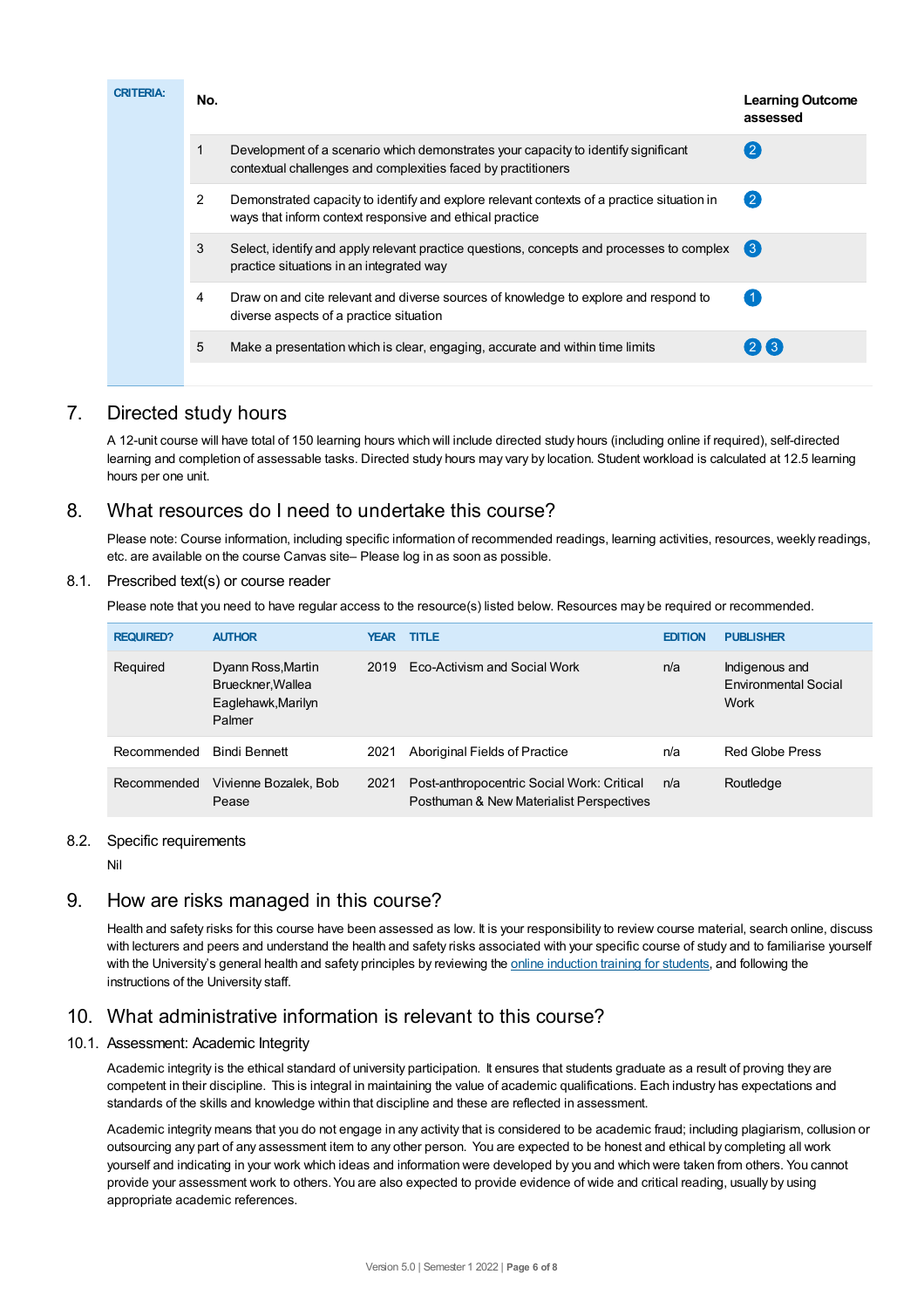In order to minimise incidents of academic fraud, this course may require that some of its assessment tasks, when submitted to Canvas, are electronically checked through Turnitin. This software allows for text comparisons to be made between your submitted assessment item and all other work to which Turnitin has access.

#### 10.2. Assessment: Additional Requirements

Your eligibility for supplementary assessment in a course is dependent of the following conditions applying:

The final mark is in the percentage range 47% to 49.4% The course is graded using the Standard Grading scale You have not failed an assessment task in the course due to academic misconduct.

#### 10.3. Assessment: Submission penalties

Late submission of assessment tasks may be penalised at the following maximum rate: - 5% (of the assessment task's identified value) per day for the first two days from the date identified as the due date for the assessment task.

- 10% (of the assessment task's identified value) for the third day - 20% (of the assessment task's identified value) for the fourth day and subsequent days up to and including seven days from the date identified as the due date for the assessment task. - A result of zero is awarded for an assessment task submitted after seven days from the date identified as the due date for the assessment task. Weekdays and weekends are included in the calculation of days late. To request an extension you must contact your course coordinator to negotiate an outcome.

#### 10.4. SafeUSC

USC is committed to a culture of respect and providing a safe and supportive environment for all members of our community. For immediate assistance on campus contact SafeUSC by phone: 07 [5430](tel:07%205430%201168) 1168 or using the [SafeZone](https://www.safezoneapp.com) app. For general enquires contact the SafeUSC team by phone 07 [5456](tel:07%205456%203864) 3864 or email [safe@usc.edu.au](mailto:safe@usc.edu.au).

The SafeUSC Specialist Service is a Student Wellbeing service that provides free and confidential support to students who may have experienced or observed behaviour that could cause fear, offence or trauma. To contact the service call 07 [5430](tel:07%205430%201226) 1226 or email [studentwellbeing@usc.edu.au](mailto:studentwellbeing@usc.edu.au).

#### 10.5. Study help

For help with course-specific advice, for example what information to include in your assessment, you should first contact your tutor, then your course coordinator, if needed.

If you require additional assistance, the Learning Advisers are trained professionals who are ready to help you develop a wide range of academic skills. Visit the Learning [Advisers](https://www.usc.edu.au/current-students/student-support/academic-and-study-support/learning-advisers) web page for more information, or contact Student Central for further assistance: +61 7 5430 2890 or [studentcentral@usc.edu.au](mailto:studentcentral@usc.edu.au).

#### 10.6. Wellbeing Services

Student Wellbeing provide free and confidential counselling on a wide range of personal, academic, social and psychological matters, to foster positive mental health and wellbeing for your academic success.

To book a confidential appointment go to [Student](https://studenthub.usc.edu.au/) Hub, email [studentwellbeing@usc.edu.au](mailto:studentwellbeing@usc.edu.au) or call 07 5430 1226.

#### 10.7. AccessAbility Services

Ability Advisers ensure equal access to all aspects of university life. If your studies are affected by a disability, learning disorder mental health issue, injury or illness, or you are a primary carer for someone with a disability or who is considered frail and aged, [AccessAbility](https://www.usc.edu.au/learn/student-support/accessability-services/documentation-requirements) Services can provide access to appropriate reasonable adjustments and practical advice about the support and facilities available to you throughout the University.

To book a confidential appointment go to [Student](https://studenthub.usc.edu.au/) Hub, email [AccessAbility@usc.edu.au](mailto:AccessAbility@usc.edu.au) or call 07 5430 2890.

#### 10.8. Links to relevant University policy and procedures

For more information on Academic Learning & Teaching categories including:

- Assessment: Courses and Coursework Programs
- Review of Assessment and Final Grades
- Supplementary Assessment
- Administration of Central Examinations
- Deferred Examinations
- Student Academic Misconduct
- Students with a Disability

Visit the USC website: <https://www.usc.edu.au/explore/policies-and-procedures#academic-learning-and-teaching>

#### 10.9. Student Charter

USC is committed to excellence in teaching, research and engagement in an environment that is inclusive, inspiring, safe and respectful. The [Student](https://www.usc.edu.au/current-students/student-charter) Charter sets out what students can expect from the University, and what in turn is expected of students, to achieve these outcomes.